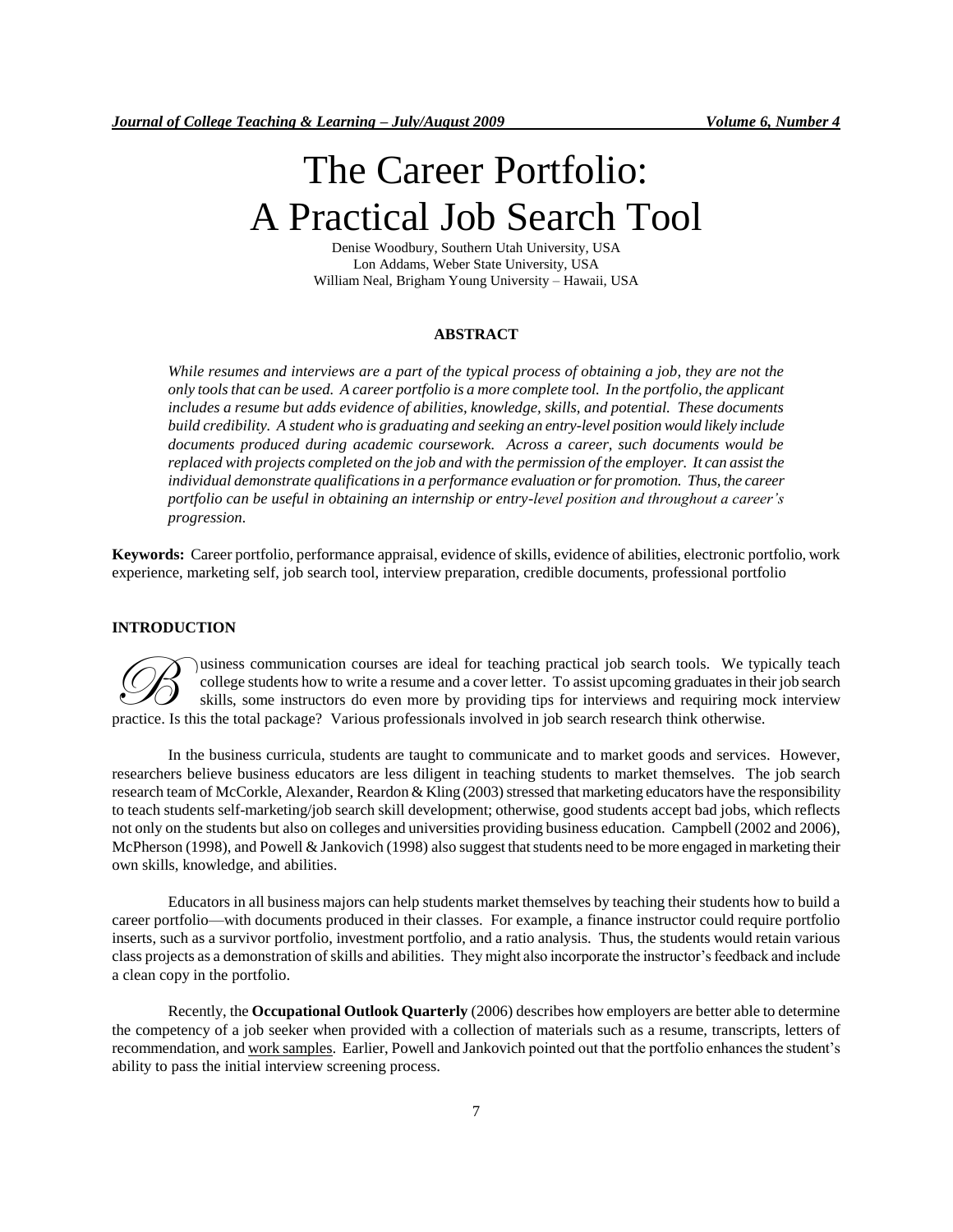#### *Journal of College Teaching & Learning – July/August 2009 Volume 6, Number 4*

Moody, Stewart, and Bolt-Lee (2002) found that the portfolio demonstrates students' written communication skills, technological ability, and creativity. In a survey to representative employers (provided by the National Association of Colleges and Employers), these researchers found that 71 percent of respondents agreed that portfolios were moderately-to-extremely helpful in showcasing students' abilities. However, the respondents stressed that portfolios must be presented in an efficient, concise manner. Recruiters were interested in seeing portfolios that provided concrete examples of student achievements.

Business educators can help students self-market by creating a career portfolio, which will better prepare a business student for a successful job search and career.

Specifically, this article answers questions that arise when students prepare a career portfolio. In the remainder of this article, we answer these typical student questions by demonstrating a possible dialogue between a faculty member and a student.

## **WHAT IS A CAREER PORTFOLIO?**

Generally, your career portfolio is a visual representation of your abilities, knowledge, and potential. The word "portfolio" is derived from the Latin words "portare" which means 'to carry' and the word "folium", which means ‗document' or ‗artifact.' The portfolio is a collection of documents that represent events in your life–evidence of your potential through documented accomplishments. These documents build credibility. Some recruiters refer to the portfolio as a "professional portfolio."

In an article on portfolio development, Heath (2005) describes the professional portfolio as an organized collection of self-selected artifacts and self-generated reflections, developed for a specific purpose and audience, which demonstrate the writer's professional knowledge, skills, dispositions, and growth over time.

Creating a career portfolio generates both a *process* and a *product*. You communicate your accomplishments and skills to others–on paper. As you compile your portfolio, you will find yourself focusing on your values, interests, goals, and strategies, which will help in constructing a marketing package that conveys information about you.

# **WHY SHOULD I CREATE A CAREER PORTFOLIO?**

This is a lot of work! Why should I bother to prepare a portfolio?

Compiling a portfolio is an excellent way to prepare for an interview. You should showcase your skills and abilities in the portfolio. Start documenting accomplishments and examples of your work. Store them in an organized manner, such as a portfolio binder. As you gain skills through your career, reexamine and update your portfolio.

Documents build credibility. For example, if you are a finance major, consider the vast difference in these two responses from you and another candidate applying for the same career position. The interviewer asks about your skill in capital budgeting. The other candidate says, "I am good with numbers; I have always liked working with numbers." Conversely, you, the well-prepared candidate, say, "I learned how to use a spreadsheet for budgeting on an internship three months ago; I have a copy of a budget I prepared here in my portfolio. May I show it to you?"

A further benefit of creating your portfolio is the potential realization of areas in your background that need improvement or that lack substance. Borgen, Amundson, and Reuter (2004) point out that when weak areas are identified, appropriate actions can be taken to gain needed expertise in a specific area. By finding a job announcement or internship, volunteering to help a company or agency in your community, or joining a campus club can help to acquire the skill needed. These are only a few methods students utilize to gain knowledge and specific skills.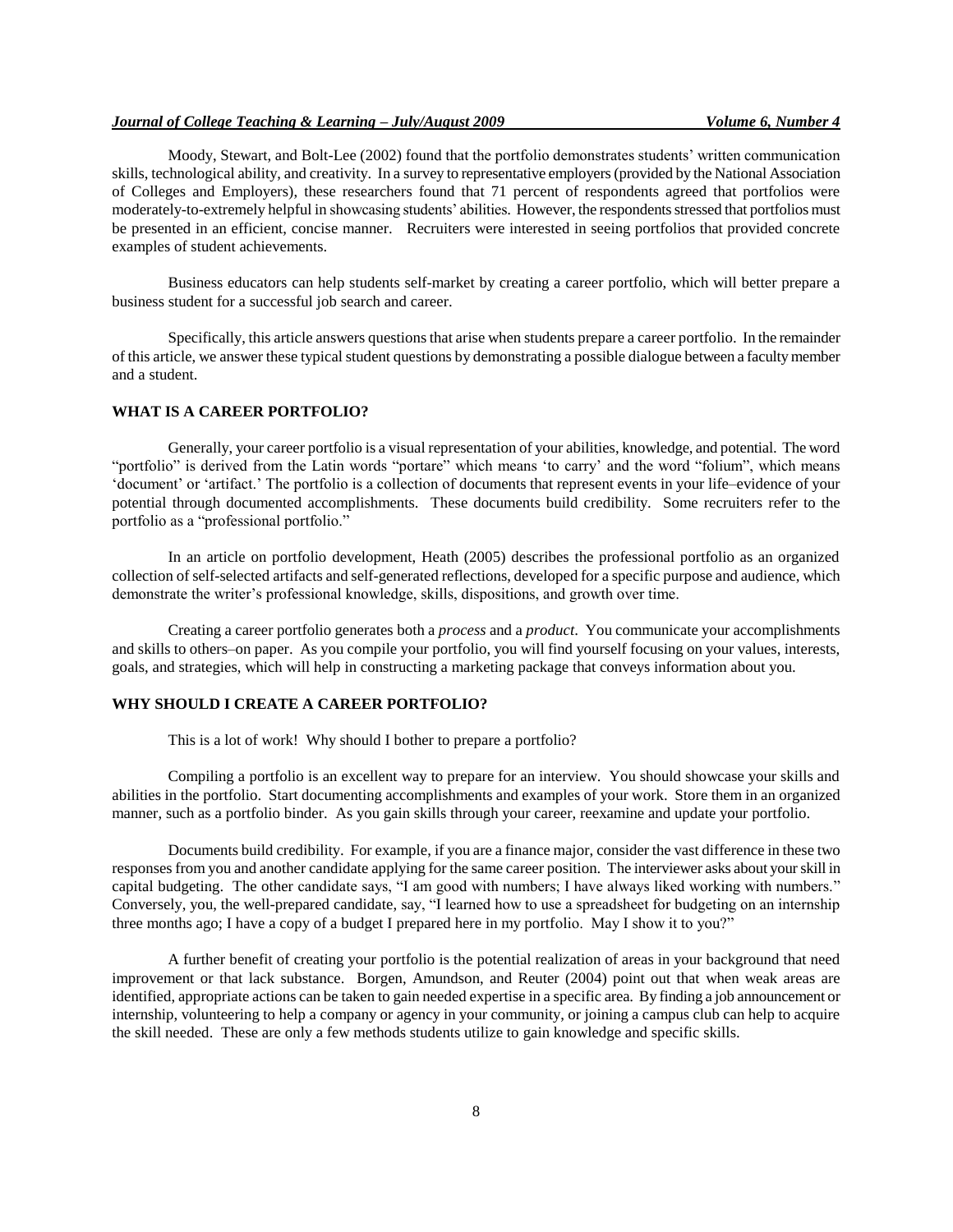# **IN WHAT SITUATION IS A CAREER PORTFOLIO VALUABLE?**

Your career portfolio will be valuable as documentation of the abilities you have developed in a variety of situations. Two common uses for your portfolio would be your (1) internship and career position interviews and (2) job performance appraisals.

#### **Internship and Career Position Interviews**

Internships provide additional expertise, outside of the classroom, in a specific area. Your career portfolio may make you more attractive as an applicant for an internship. Presenting your work to enhance your credibility makes good business sense. Your well-designed and documented career portfolio may be the edge you need to secure that prized internship.

By assembling a career portfolio, you present eye-catching evidence that enhances your "selling" process. You need to catch the interviewer's interest to increase your chance for a job offer. You can communicate your preparation, professionalism, thoroughness, and commitment through your career portfolio.

#### **Performance Appraisals**

Once the job is yours, you should continue to update your career portfolio. This way, you will have examples of your effectiveness when your supervisor reviews your performance. Your manager will appreciate documented evidence. Rather than asking the manager to recall your specific piece of work, you can say, "Here is the latest issue of our newsletter that my staff and I produced." In this situation, the manager can be reminded of your high quality work; you can let the evidence speak for itself.

For example, perhaps you designed a new web page for your department, a division, or the entire company. Instead of saying, "Ten months ago, I designed our company web page as you probably remember," you simply turn to your web page example and say, "I remember that you liked the web page I designed last spring. Here is an extra copy of the screen design."

Most employees go into a performance appraisal with fear and trepidation. Will I be able to articulate my case so that I can receive a strong evaluation? Will I get a raise? Will I be able to explain past projects so that my manager will remember my ability? How can I possibly sell myself on my past five projects in less than15 minutes?

The answer is to "show" and briefly "remind" the manager of your value. Your portfolio will generate additional respect and reinforce his/her perception that you are a "sharp employee." Assembling high-quality written and/or visual material will impress your manager. Your boss will see the quality of your work and will be more inclined to show appreciation for your performance. This evidence may justify increased compensation or a promotion and may allow you to take on new projects.

# **WHAT SHOULD I INCLUDE IN MY CAREER PORTFOLIO?**

Naturally, your career portfolio will be different than other career portfolios. You have different skills and experiences that you should emphasize for the particular job position you are seeking. Consider your target market, your major, and your acquired relevant skills. You will need to tailor your portfolio to emphasize yourskills and abilities for a particular internship or career position. Below, the general items for all business majors are shown, followed by a list (in italics) of suggested documents produced by specific business major:

- Title Page ("Career Portfolio" and "Your Name")
- Contents Page (items/documents listed in order of appearance)
- Cover Letter (tailored to the job opening)
- Resume (tailored to the job opening)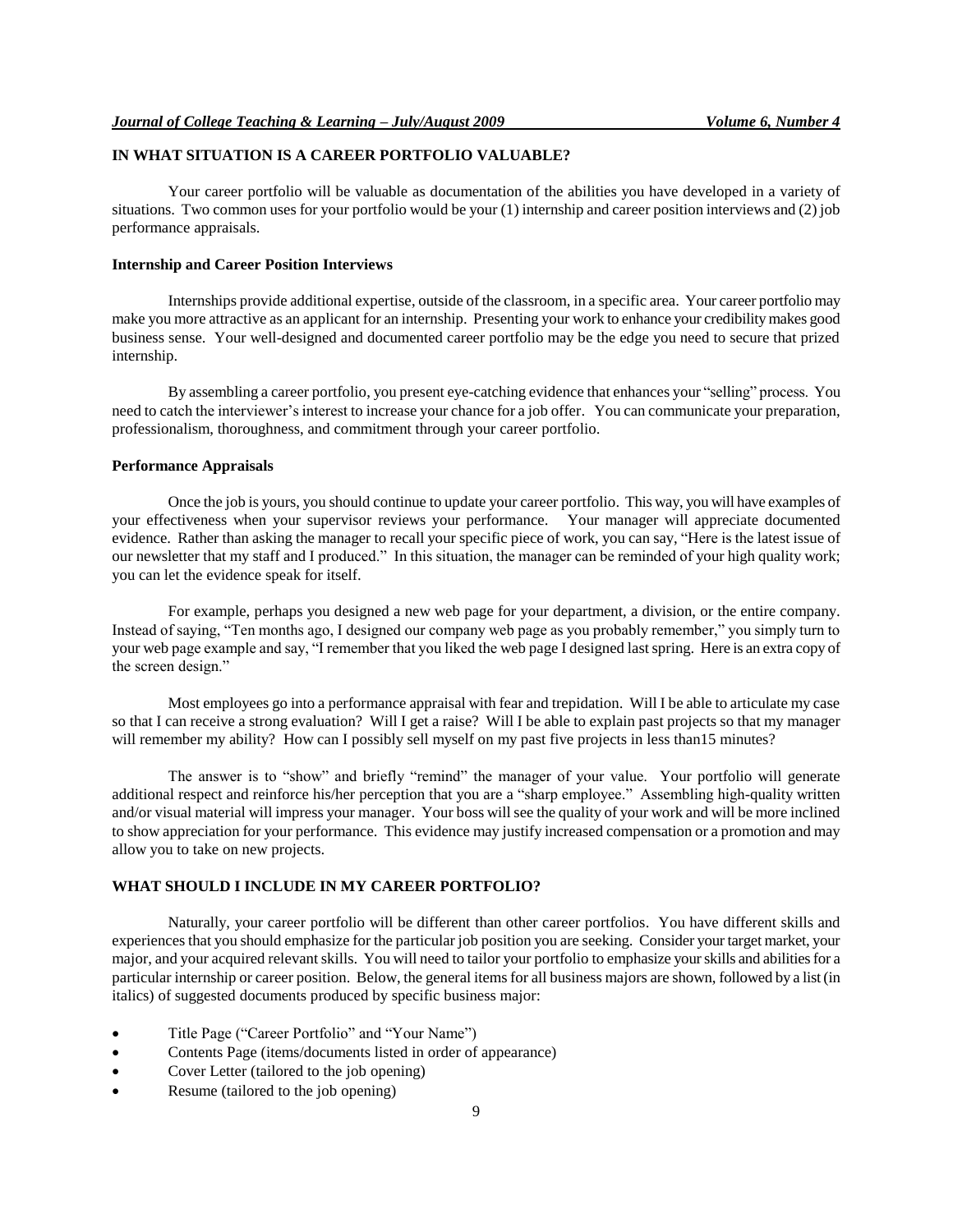- Academic Plan of Study (relevant courses titles—not course numbers)
- Professional Goals (short term and long term)
- Personal mission statement
- Written and Visual Documents (e.g., a memo, case response, research report, PowerPoint presentation slides, brochure, client proposal, new product description, etc.)
- Evidence of Skills & Knowledge Acquired from Academic Preparation and Work Experience *\*\* [See specific documents for business majors below.]*
- Leadership Experiences
- Community Involvement
- Performance Appraisals
- Awards/Certificates/Honors
- Letters of Commendation
- Other Evidence of Professionalism
- List of References
- Solicited Letters of Recommendation

#### *\*\*Common Business Majors with Personally-produced, Accompanying Documents*

- *Accounting: (1) Systems Understanding Aid (complete accounting system for a company for two months) and (2) flow chart of an accounting system.*
- *Business Administration: (1) a production process flow chart, (2) an evaluation of payroll benefits, (3) an analysis of a computer system potential acquisition.*
- *Economics: (1) analysis of commercial building in a projected market area, (2) population projection for a particular city for next 20 years, (3) evaluation of a county's transportation needs for a specific timeframe.*
- *Entrepreneurship: (1) business plan, (2) venture capital funding request, (3) pro forma financial statements.*
- *Finance: (1) survivor portfolio, (2) risk analysis, (3) capital budgeting case, (4) ratio analysis, (5) investment portfolio, (6) leasehold evaluation.*
- *Human Resource Management: writing a job description, (2) writing a policy statement, (3) writing a newsletter article, (4) writing a training program.*
- *Information Systems/Technology: (1) program flow chart (2) documents showing ability to design specific systems.*
- *Management and Business Administration: (1) a SWOT analysis for a company, (2) a strategic plan, (3) a policy statement on cell phone personal use in a firm, (4) a designed performance evaluation form.*
- *Marketing: (1) marketing plan, (2) tri-fold brochure, (3) market research, (4) survey questionnaire instrument, (5) branding analysis, (6) new logo for a firm.*
- *Supply Chain Management: (1) simulation report on a supply chain management problem, such as (a) inventory, (b) transportation, or (c) queuing, etc. (2) supplier RFP, selection, and evaluation, (3) negotiation preparation or negotiation strategy document, (4) supply chain analysis and strategy report.*

Documents build credibility. Simply stating that "I have excellent written communication skills" is not convincing. Documents that show you have utilized good business writing skills is convincing. Likewise, the bullet items shown above can be powerful examples of various skills and knowledge obtained to date.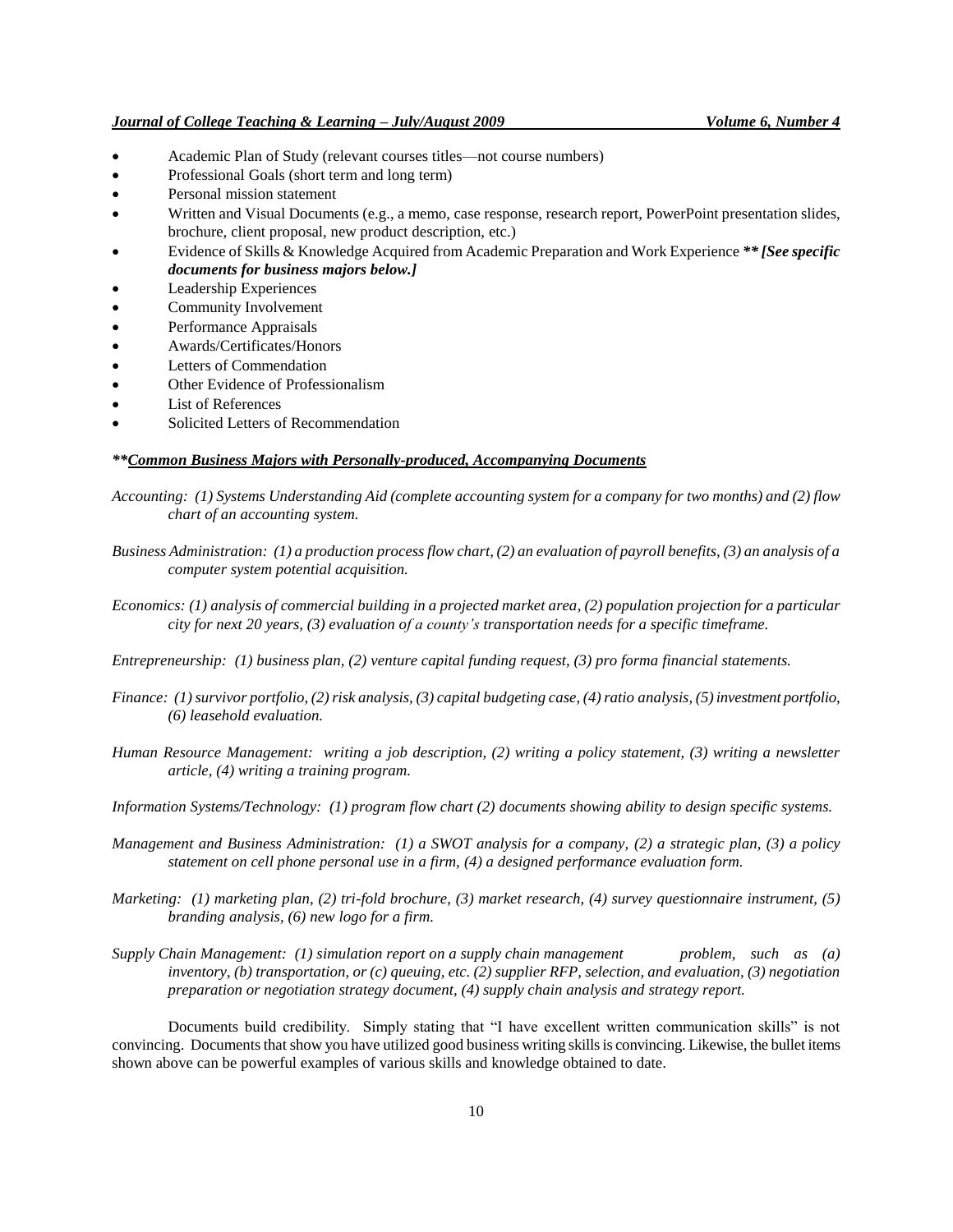#### *Journal of College Teaching & Learning – July/August 2009 Volume 6, Number 4*

Letters of recommendation are particularly valuable. These letters provide an objective assessment of your skills, knowledge, and work ethic by an objective source—such as a past or present manager at work or a professor at your university. When you solicit these letters, ask the writers to focus on your specific skills and attributes that will transfer to your new job.

#### **WHAT IS A GOOD FORMAT FOR MY CAREER PORTFOLIO?**

Remember that you are marketing yourself; accentuate the positive. Accordingly, invest in an attractive, leatherlook, binder. Organize your material to emphasize your abilities, education, and experience. Use sheet protectors throughout the binder to emphasize your high-quality work.

Your portfolio will be valuable throughout your career. Add or replace exhibits as you develop your skills. Tailor your portfolio to your situation. Don't send this portfolio in lieu of a resume or application. Instead, carry your portfolio with you to the interview to demonstrate your skills.

# **WHY SHOULD I CONSIDER AN ELECTRONIC PORTFOLIO?**

For recruitment professionals, electronic portfolios are quickly becoming a popular tool in helping select candidates for interviews and for positions. A portfolio is a portable tool which you can build upon after graduation as you gain valuable work experiences.

Electronic portfolios have some advantages. According to Heath (2005), electronic portfolios are much easier to reproduce, distribute, and access. Whereas the portfolio in a binder is limited to physically handing it to interviewers in a selection process, the electronic portfolio can be duplicated quickly and easily. The use of hyperlinks allows the writer to organize the portfolio to show relationships among major headings. Supporting documents can be linked to more than one heading and to each other to indicate more complex relationships. A secondary benefit of building an electronic portfolio is the evidence itself of your technology skills, which may be quite useful to the interviewer's organization. Most importantly, though, the electronic portfolio, like the physical portfolio, helps you to market yourself.

According to Montgomery and Wiley (2008), electronic documents can be linked to each other and across standards as the writer feels appropriate. The portfolio serves as proof of the accomplishments achieved during careers.

What do you think the audience would like to see in your website? Research your options through books, web resources, trade journals, newspapers, etc. Review other career portfolio / industry websites. Consider what you like and dislike about each site. Examine the navigation, functionality, relevant material, and style.

Some of the documents that were used in the physical version of your portfolio could be included in the electronic version, including items associated with your education, work, volunteer history, awards, project samples, and reference letters. In addition, the electronic version may include screenshots, multi-media images, and audio and video clips.

Once you have created your portfolio, you may wish to store them in one of the following ways:

- **CD -** A CD is an excellent medium for publishing your final portfolio, as well as for backing up your files. They are inexpensive, have large capacity (700 mb), and have long- term reliability. A CD-RW (rewritable) can be erased and re-recorded over and over, as you develop skills and abilities throughout your career.
- Web Server Publishing your electronic portfolio to the web is the desirable option. A web site allows easy access to your portfolio by any computer with internet access, and there are no disks or CDs that can be lost. Numerous web sites can give you free storage space on their servers (accessible via the internet).

Your resume will act as the cornerstone for navigating around your website. The fundamentals of resume writing still apply; however, your career history becomes more dynamic. As you develop your electronic resume, ensure that your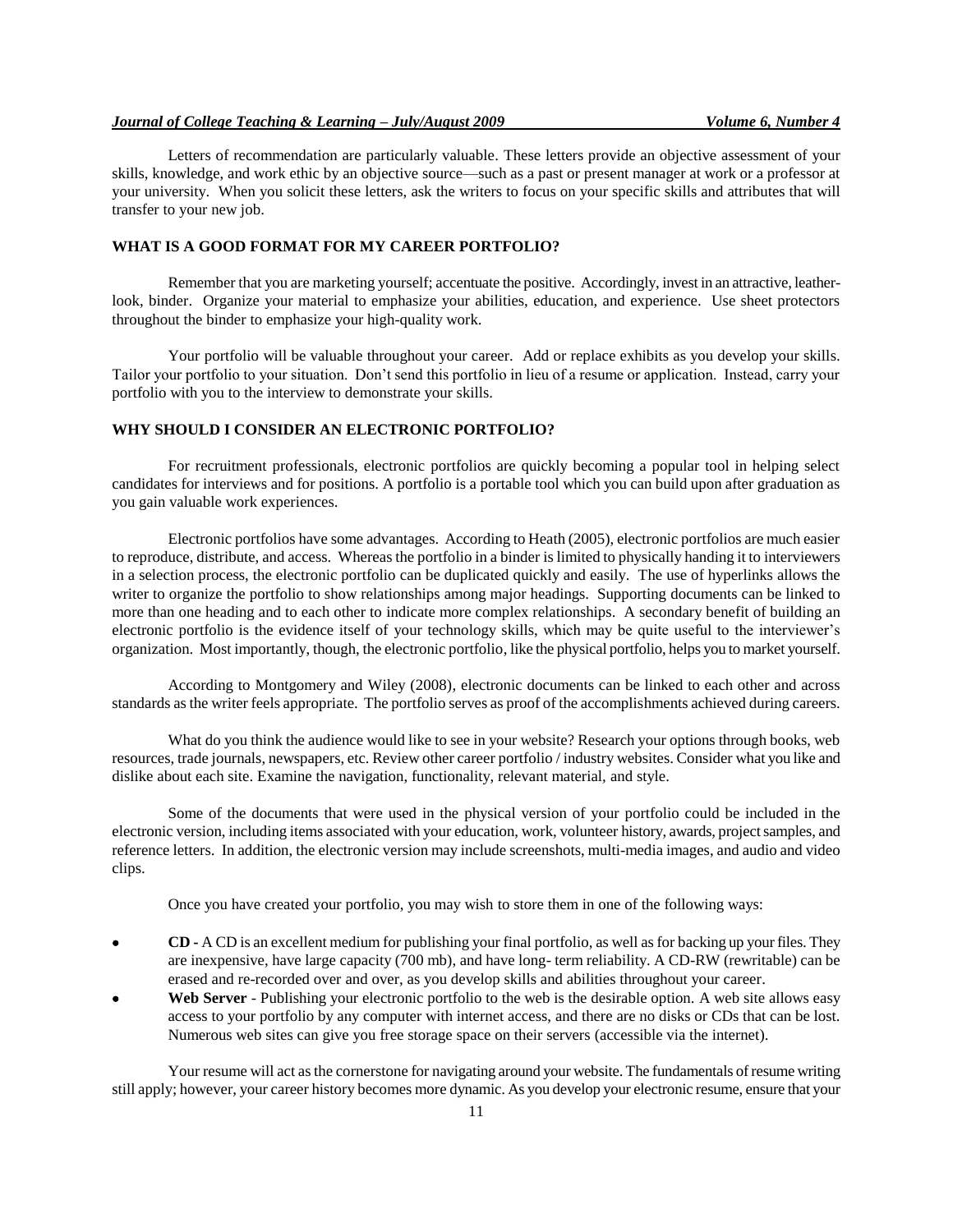# resume is:

- Relevant, concise, and easy to read in an electronic format.
- Gives the reader the option to print/download different versions of the resume, such as PDF, RTF, HTML, or Word.
- Has embedded links to external websites or other sections of your website. For example, if you worked at "The Asian Emporium," you may want to includ[e www.asianemporium.com](http://www.asianemporium.com/) as a link on your resume.

In providing a rubric for electronic portfolios, Heath (2005) stresses the importance of each page being logically organized and readable holding to the proper use of color, type size and fonts, and contrast. Graphic files should be the appropriate format and sized to load quickly. All multimedia, including photos, graphics, video, and audio are used as artifacts to show evidence of specific skills. There should be no missing graphics, broken hyperlinks, or errors in spelling, punctuation, or grammar.

In addition to any work experience you may have, employers are interested in the technical and non-technical skills you have developed while completing your academic program. In this section of a portfolio, you could include:

- One or more project examples that are individually produced and one or more team-produced examples.
- Projects that demonstrate the multiple use of differing technical and non-technical skills.

For each project you present, you should be able to describe:

- the objectives of the project,
- the parameters of the project (e.g., team member responsibilities, timelines, budget considerations, resources available, etc.),
- the outcomes or results of the project (e.g., what you learned), and
- the business application of the project.

The most frequently visited part of your portfolio will be your work experience. The employer is looking for evidence that you are a person who understands customer service, teamwork, productivity, and efficiency.

Once an electronic portfolio has been developed, you want others to visit it. Here are some strategies that may further sell your skills:

- Include the web link on your resume.
- Identify your website on your cover letter.
- Mention your web link during the interview.
- Include your web link on your business card.
- Insert your web link in your follow-up and thank you letter after the interview

Throughout the interview, always look for the moment when the interviewer wants to see a document you have mentioned. It is a good idea to take a hard-copy version of the portfolio to the interview. Relying only on your electronic copy may be catastrophic if the interviewer's software or hardware is not compatible with your disk. However, be sure to leave a copy of the disk with the interviewer, in case he or she would like to review your portfolio later. Once the interviewer holds the portfolio, the likelihood is great that he / she will continue to study other pages in a well-designed and documented career portfolio.

## **IS A CAREER PORTFOLIO WORTH ALL OF THIS WORK?**

Ryan, who graduated with a bachelor's degree eight years ago, recently found that his preparation for his "dream" job was realized: flying for a commercial airline. After graduating, he excelled in the Air Force, training pilots and logging significant flight experience. He learned that Southwest Airline would be interviewing prospective pilots.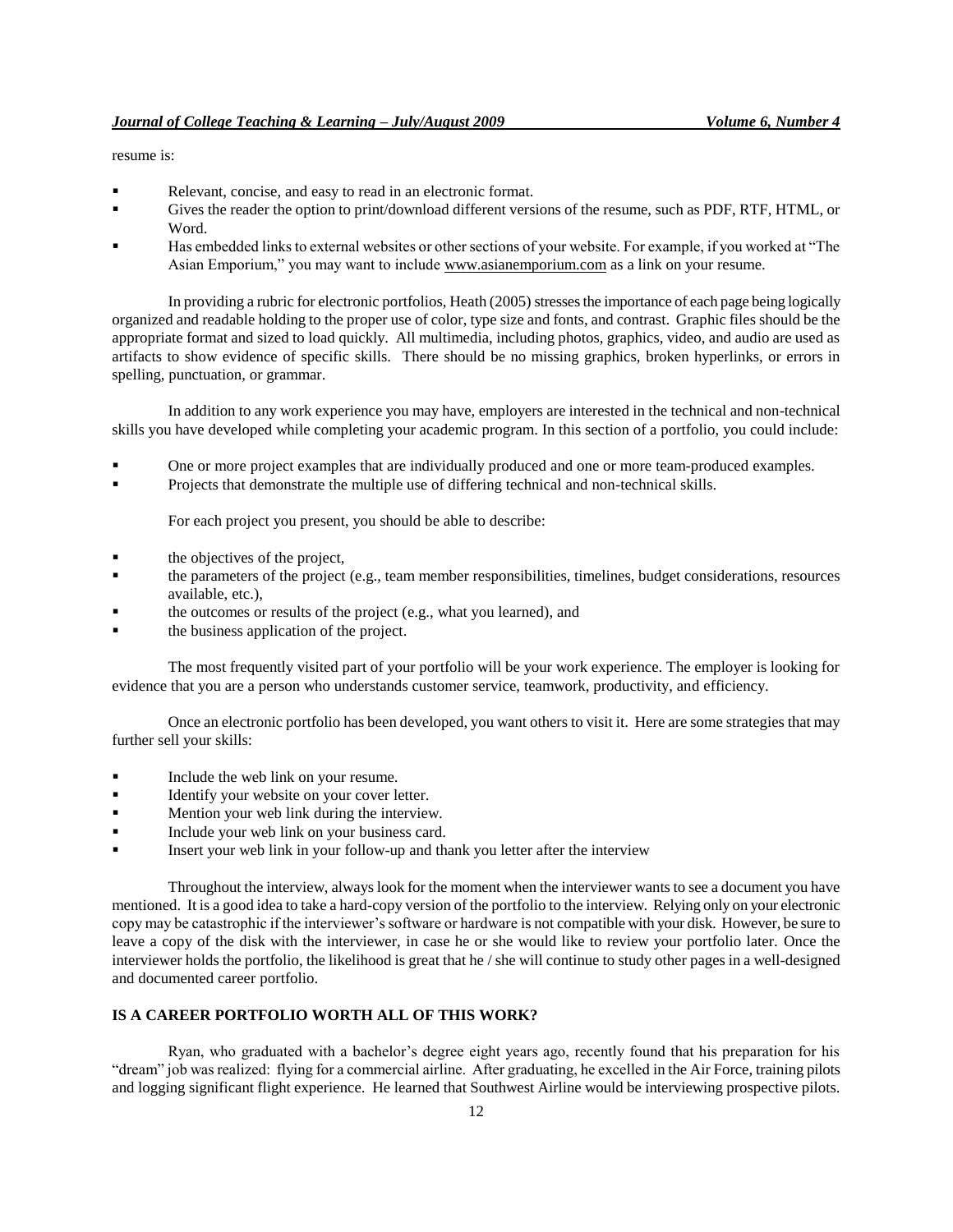He was ready to transition from flying for the military to civilian flying.

Knowing the competition was keen, Ryan consulted with experts on resume writing and attended workshops on interviewing techniques. Southwest could select from thousands of applicants. All of his preparation paid off and Ryan was invited for an interview with Southwest. He carefully followed the instructions given by Southwest's recruiter. He was asked for a specific number of copies of two key documents and for numerous specific documents, such as his passport, flight documentation, test scores, etc. The recruiter gave him one week to prepare for the interview.

Since college, Ryan had been keeping a portfolio of certificates, letters of recommendation, and other documents. He easily prepared his portfolio for the interview. At the start of a group interview, the chief pilot and the pilot recruiter asked the ten candidates to hand them the previously requested number of copies of the two key documents. Ryan and another interviewee promptly handed their copies to the interview team; the other interviewees rummaged to find the documents. Some were not successful.

Ryan progressed through two more interviews with Southwest. At strategic moments, Ryan opened his portfolio to show the interviewer a document that related to the interviewer's question, even though the document had not been specifically requested by Southwest. Soon Ryan was offered a position. He learned that many of the other applicants were not hired.

This example highlights the importance of taking a well-prepared portfolio to interviews. Note that Ryan had also applied his networking, resume-writing, and interviewing skills. The career portfolio is just one of the important tools to use in a successful job search.

## **CONCLUSION**

As professors, we help students prepare for their future careers. Now we can provide our students with one more essential tool for their toolboxes: the career portfolio. This tool may be the hammer that nails down a successful interview.

# **SPECIAL ACKNOWLEDGMENT**

The career portfolio was an emphasis of the late Dr. Kyle Mattson throughout his career. He helped us to understand the potential impact of career portfolios for our students. We appreciate his early input on our article. Hopefully, this article is worthy of his memory.

# **REFERENCES**

- 1. Borgen, W., Amundson, N. & Reuter, J. 2004. Using portfolios to enhance career resilience. *Journal of Employment Counseling*, 41(2), 50-59.
- 2. Campbell, N. 2006. Communicating visually: incorporating document design in writing tasks. *Business Communication Quarterly*, 69(4), 399-403.
- 3. Campbell, N. 2002. Getting rid of the yawn factor: Using a portfolio assignment to motivate students in a professional writing class. *Business Communication Quarterly*, 65(3), 42-54.
- 4. Heath, M. 2005. Rubric for electronic portfolio development. *Library Media Connection*, 24(3), 11.
- 5. Heath, M. 2005. Are your ready to go digital? The pros and cons of electronic portfolio development. *Library Media Connection*, 23(7), 66-70.
- 6. McCorkle, D., Alexander, J., Reardon, J. & Kling, N. 2003. "Developing self-marketing skills: Are marketing students prepared for the job search?", *Journal of Marketing Education*, 25(3), 196-207.
- 7. McPherson, W. 1998. Student perception about business communication in their careers. *Business Communication Quarterly*, 61(2), 68-79.
- 8. Montgomery, Kathleen K. & Wiley, David A. 2008*. E-Portfolios*, 2nd edition, Sage Publications, Thousand Oaks, CA, 27.